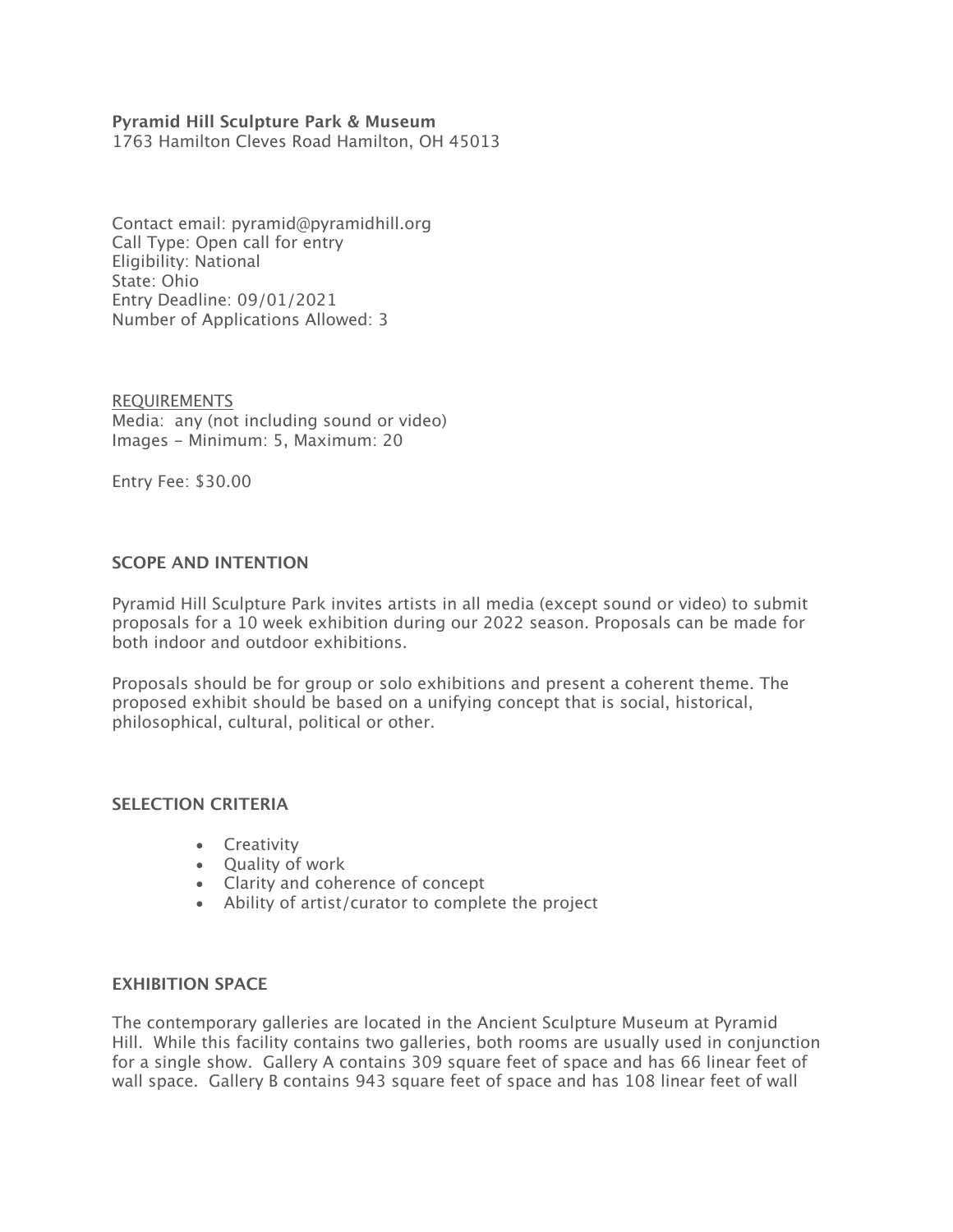space. Each gallery has 10-foot-high ceilings and track lighting. Pedestals are limited but available.

Outdoor exhibitions can take place throughout our 300 acre park. Pyramid Hill will provide concrete pads with maximum dimensions of 60" x 60" and a thickness of 6" Outdoor exhibitions will be limited to a scope of 12 pieces. Outdoor exhibition pieces should be able to withstand inclement weather and should require minimal maintenance.

## **RESPONSIBILITIES OF SELECTED ARTISTS & USAGE RIGHTS**

Before submitting your work, you must accept the following agreement between you as the artist and Pyramid Hill.

- For group shows, there must be one point-person or curator.
- The artist will provide images and consent to the use of these images for the creation of promotional materials to be used on Pyramid Hill's website and social media channels.
- The artist shall retain all copyright of any images they submit to Pyramid Hill for promotional use.
- The artist will provide artist statements, quotes for press releases, bio, resume or cv with website address, exhibition history, lecture or gallery program experience, awards, exhibition and program reviews and any other requested materials.
- The artist will hand deliver or ship artwork for installation. The artist will provide return shipping or arrange pick during the exhibition de-install or the week following. All expenses incurred with the shipping or delivery of artwork are the sole responsibility of the artist/(s).
- The artist acknowledges that Pyramid Hill is not obligated or responsible for storing work after the closing of the exhibition. In the event that artwork in not picked up two weeks after the exhibition closes, Pyramid Hill has the authority to remove the artwork from the premises.
- The artist/(s) agrees to attend the exhibition reception or artist walk (outdoor exhibitions only).

## **PYRAMID HILL SUPPORT**

- Pyramid Hill will list the exhibition on/in local and regional media "Event Listings."
- Pyramid Hill will prepare and distribute press releases and other promotional materials including a Facebook event for the exhibition reception.
- Pyramid Hill will email park members with information about the exhibition including the schedule and reception.
- Pyramid Hill will organize the exhibition reception at the Ancient Sculpture Museum.
- Pyramid Hill will receive a thirty percent (30%) commission on the sale of artwork but does not guarantee the sale of work.
- Pyramid Hill will provide funding for and organize the creation of signage for outdoor exhibition pieces.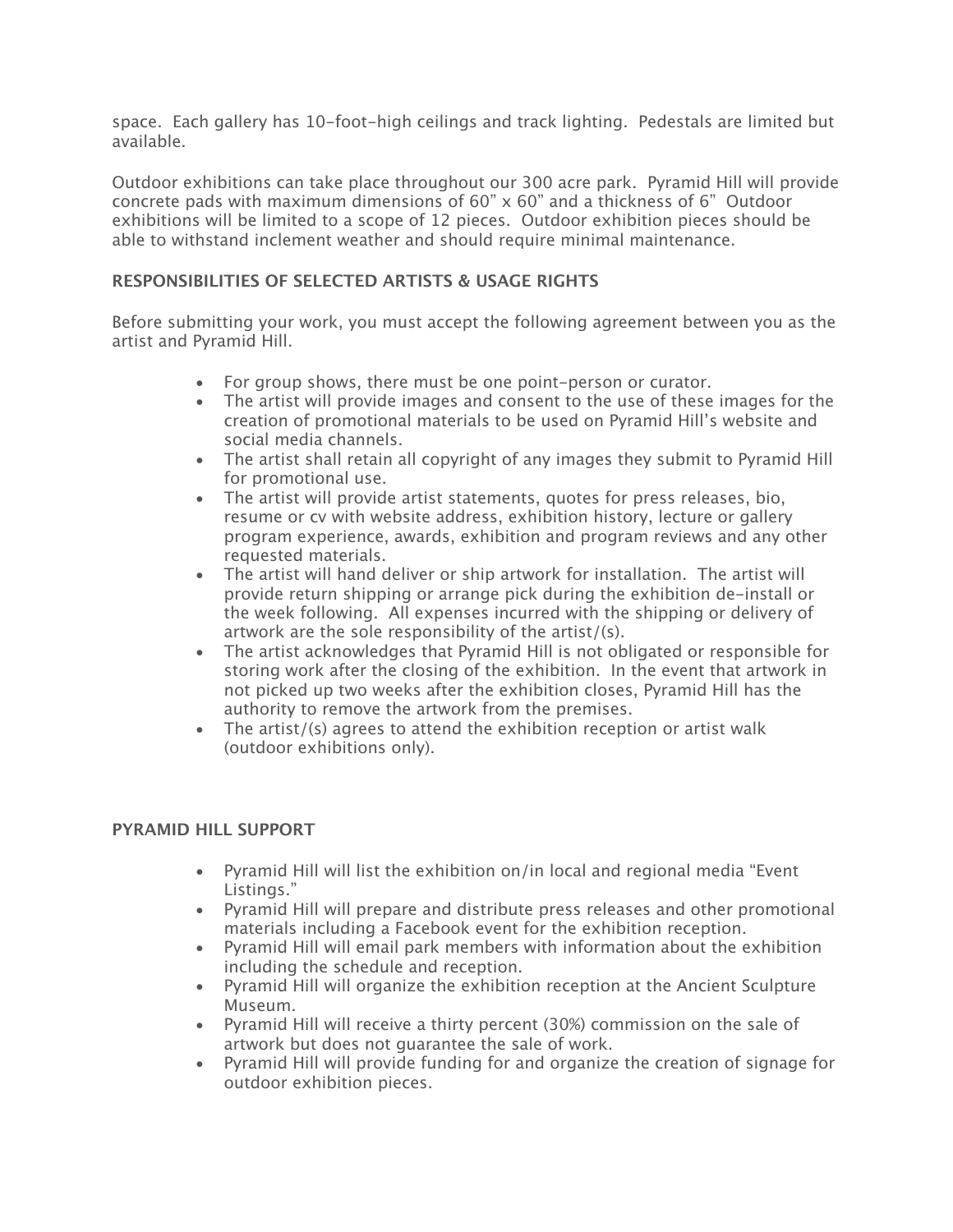## **PROPOSAL TIMELINE**

Application deadline: September 1<sup>st</sup>, 2021 Notification: December 1st, 2021

### **SUBMISSION REQUIREMENTS AND DIGITAL IMAGE FORMAT**

CHECKLIST - The following is required for each proposal you submit.

- Statement of concept The statement should be at least 500 words and must begin with an exhibition title, list participating artists and include a one paragraph summary of the intention of the show as well as detail special installation needs and ideas for community outreach. If it is a group show, additional paragraphs should address how each of the artist's work relates to the central concept.
- Resume or  $CV 1-2$  page resume or CV for each artist. For a group show you will need to combine all resumes into one document before submitting it.
- Artist Agreement for Group Shows You must have secured participation of all the artists in your proposal prior to submitting your application. Completed application which includes: contact information, artist statement, biography, resume/cv and descriptions of artwork (artist, title, dimensions, year, media, insurance value, sale status).
- Images Minimum of 5, maximum of 20.
- Application Fee \$30.00 payable by credit card on Jotform.

### IMAGE FORMATTING

- Images must be saved as JPGs
- Images must be sized to the following dimensions: 1200 pixels or greater on the longest side with an image size not exceeding 5MB Images must be labeled as follows: First initial, last name, image number (e.g. Groach1)
- Files which are mislabeled or lack the artist's name will not be viewed by the juror.

## **GUIDELINES FOR INDOOR EXHIBITIONS**

- Artworks must be available for loan during the entire exhibition period.
- Accepted artwork must be shipped installation ready or hand delivered.
- Our preferred standard for 2D installation is a hanging wire or cleat. NO sawtooth hangers.
- Only Plexiglas framing is accepted (no glass framing) for shipped 2D artwork. We cannot guarantee against breakage and damage to the artwork if glass if shipped. Hand delivered artwork can contain glass or Plexiglas